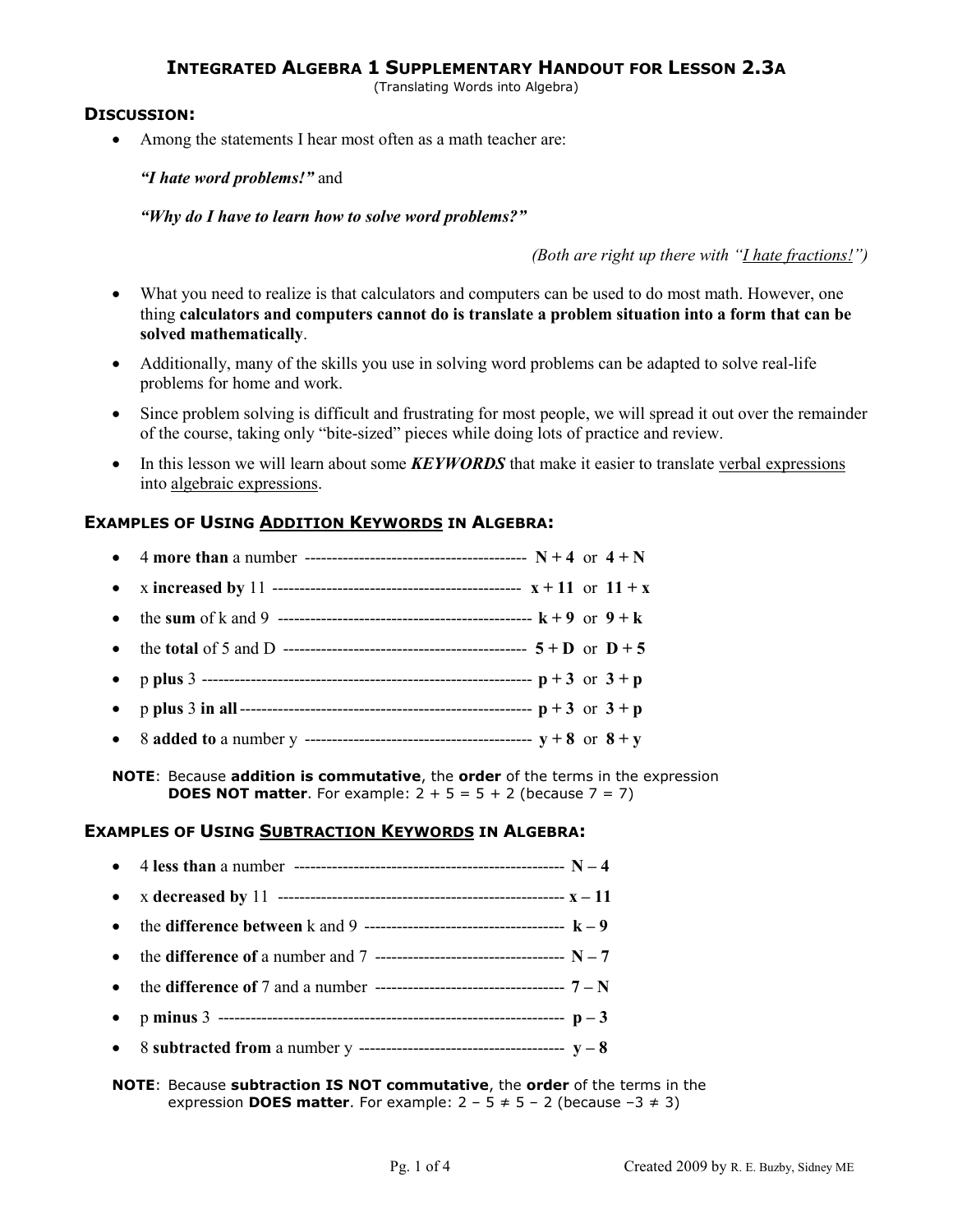(Translating Words into Algebra)

#### **EXAMPLES OF USING MULTIPLICATION KEYWORDS IN ALGEBRA:**

- 4 **times** a number --------------------------------------------- **4 N; N 4;** or **4N**
- x **multiplied by** 11 ----------------------------------------- **x \* 11; 11 \* x;** or **11x**
- p **tripled** --------------------------------------------------------- **p(3); (3)(p);** or **3p**
- the **product of** 8 and m ------------------------------------- **8** × **m; m** × **8;** or **8m**
- **double** D -------------------------------------------------------- **2 D; D 2;** or **2D**
- p **tripled** --------------------------------------------------------- **p(3); (3)(p);** or **3p**
- two-thirds **of** z ------------------------------------------------ **(** 3  $\frac{2}{5}$ )z; ( 3  $\frac{2}{5}$ )(z); or 3  $\frac{2}{2}$  z

**NOTES**: 1. Because **multiplication is commutative**, the **order** of the terms in the expression **DOES NOT matter**. For example:  $2 \cdot 5 = 5 \cdot 2$  (because  $10 = 10$ )

 2. You have probably noticed by now that there are many different ways to indicate multiplication. For example, **"five times q"** can be written in any of the ways shown below. *(It is important that you learn to recognize these forms since we see each of them at sometime in our travels.)*

**5** × **q 5 \* q 5 • q 5(q) (5)q (5)(q) 5q** 

#### **EXAMPLES OF USING DIVISION KEYWORDS IN ALGEBRA:**

**NOTE**: Because **division IS NOT commutative,** the **order** of the terms in the expression **DOES matter**. For example:  $10 \div 5 \neq 5 \div 10$  (because  $2 \neq \frac{1}{2}$ )

## **EXAMPLES OF USING A COMBINATION OF KEYWORDS IN ALGEBRA:**

- 4 **more than** 7 **times** a number ------------------------------ **4 + 7N** or **7N + 4**
- 4 **less than** 7 **times** a number --------------------------------------- **7N 4**
- the **product of**  $k$  and  $9$ , **decreased by**  $25$  --------------------------  $9k 25$
- the sum of 2 and L, divided by 6 ------------------------------  $2 + L \div 6$  or  $L \div 6 + 2$
- **x** divided by 11, increased by 8 -------------------------  $x \div 11 + 8$  or  $8 + x \div 11$
- the **difference of** 12 and the **product of** b and 3 ---------------- **12 3b**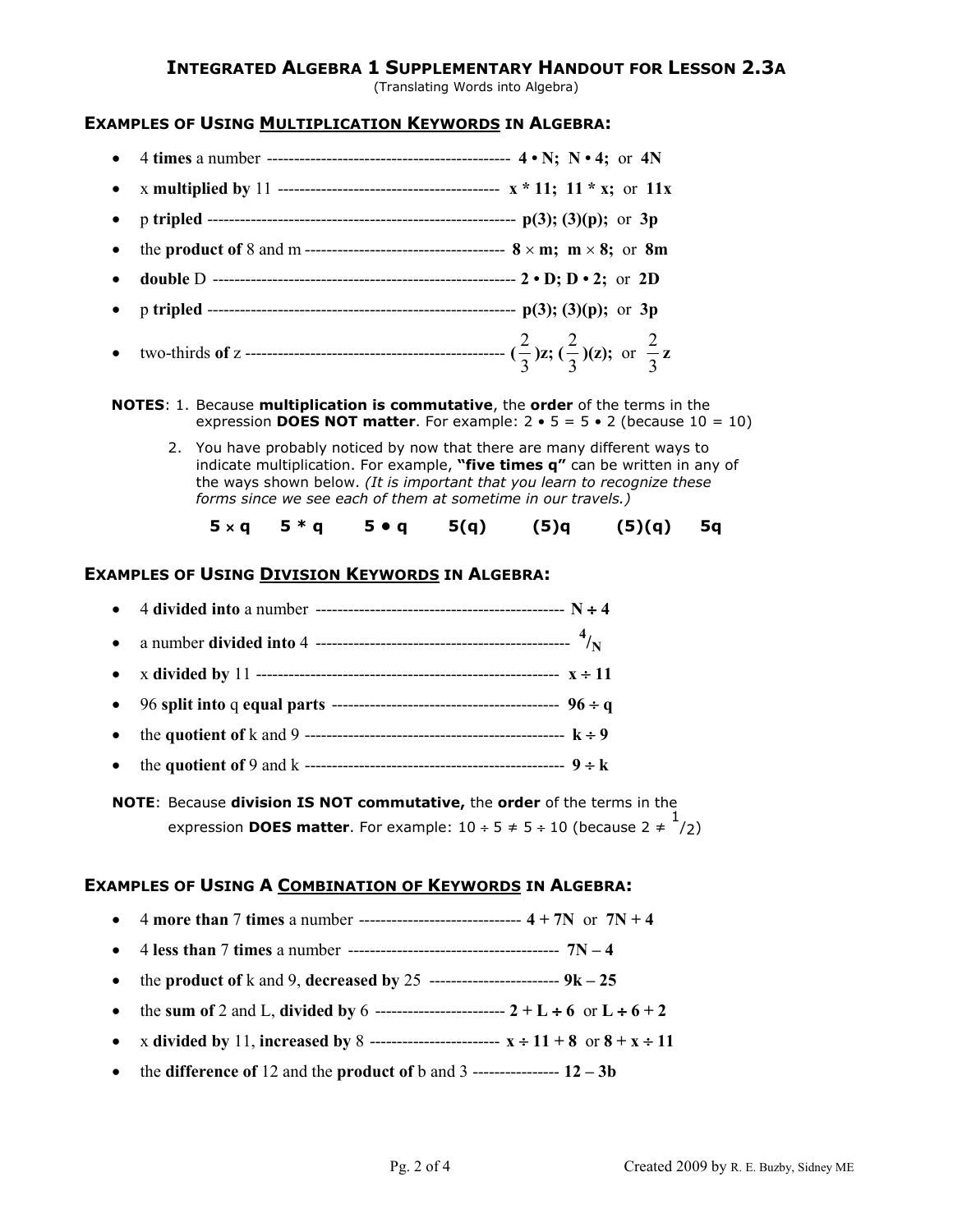(Translating Words into Algebra)

#### **PRACTICE PROBLEMS**

#### **Translate each phrase below into an algebraic expression.**

| 1. 6 less than $t$                              | 2. $g \times 85$                  |
|-------------------------------------------------|-----------------------------------|
| 3. $z$ increased by 17                          | 4. the quotient of $k$ and 4      |
| 5. the quotient of 4 and $k$                    | 6. the product of 4 and $k$       |
| 7. the sum of 4 and $k$                         | 8. the difference of 4 and $k$    |
| 9. the difference of $k$ and 4                  | 10. 11 more than a number         |
| 11. twice $L$                                   | 12. 18 divided into $m$           |
| 13. 18 divided by $m$                           | 14. 6 plus $d$                    |
| 15. $y$ minus 31                                | 16. three-eighths of <i>b</i>     |
| 17. $r$ quadrupled                              | 18. x decreased by $y$            |
| 19. 12 added to $j$                             | 20. 80 split into $p$ equal parts |
| 21. the product of ten and $t$ , reduced by $w$ |                                   |
| 22. the sum of a and b, divided into 56         |                                   |

- 23. the difference of 7 and *c*, divided by 3
- 24. increase 34 by the product of five and *u*
- 25. four times *h* split into 7 equal parts
- 26. 11 less than quotient of *f* and 8
- 27. twice *t* increased by the total of 59 and *z*
- 28.  $\frac{5}{8}$  of *n* decreased by 43
- 29. the quantity *p* minus 15, times *a*
- 30. eighteen *r* more than 258